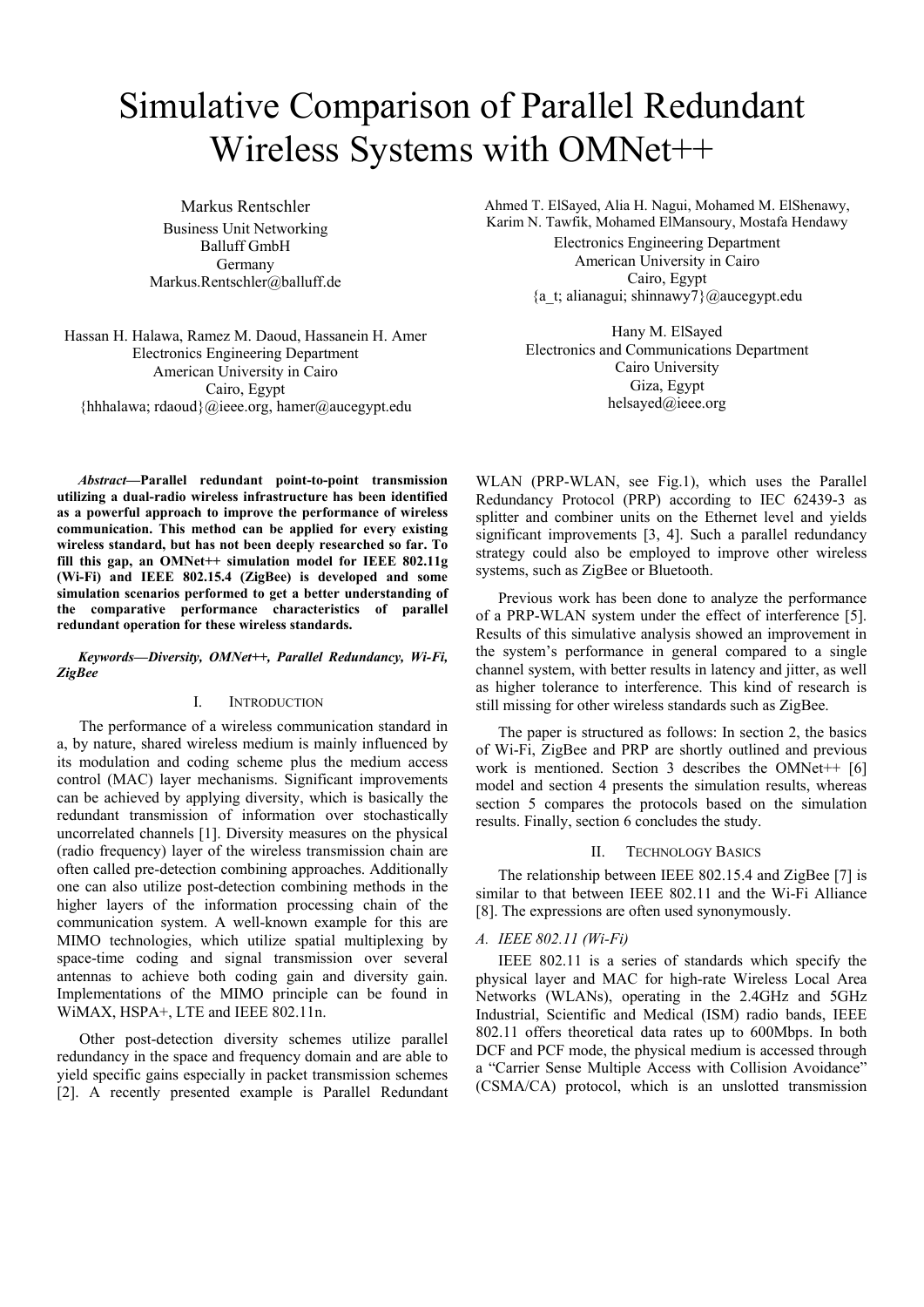approach based on the listening of the medium before transmission and is leveraged by a random backoff algorithm.

On the MAC layer, a stop-and-wait automatic repeat request (ARQ) mechanism is used, where each successfully received frame is acknowledged by a confirmation message. If the sending device is unable to receive the confirmation message within a given time, it performs a number of this kind of timeout-based retransmissions until abortion. Whereas the CSMA/CA approach is adding a significant transmission latency offset due to the medium sensing phase, the ARQ mechanism is, in case of retransmissions, not able to achieve guaranteed packet delivery times and the synchronicity required for tight real-time processes. Both aspects form a major weakness in utilizing IEEE 802.11 for industrial-grade real-time applications in the presence of coexisting devices.

## B. IEEE 802.15.4 (ZigBee)

IEEE 802.15.4 is a standard which specifies the physical layer and MAC for Low-Rate Wireless Personal Area Networks (LR-WPANs). It forms the basis for standards like ISA100.11a, WirelessHART, ZigBee and 6LoWPAN, each of which extends the standard by developing the upper layers not defined in IEEE 802.15.4 itself. ZigBee is therefore a specification for a suite of high level communication protocols making use of small, low-power digital radios. ZigBee can operate in the 2.4GHz ISM band in most jurisdictions worldwide or 868MHz in Europe and 915MHz in USA and Australia. Data transmission rates vary from 20Kbps in the 868MHz band to 250Kbps in the 2.4GHz band.

The ZigBee network layer natively supports, beside star topology networks, also tree and generic mesh topology networks by the use of so called ZigBee Routers. Every network must have one coordinator device, responsible for creation, control and basic maintenance of the communication relationships. For star network topologies, the coordinator must be the central node.

ZigBee protocols can support both non-beacon and beacon enabled networks. In non-beacon-enabled networks, an unslotted CSMA/CA channel access mechanism is used. In beacon-enabled networks, beacons are sent on a fixed timing schedule. For low latency real-time requirements, devices may also use Guaranteed Time Slots (GTS). CSMA is, by definition, not used in beacon-based ZigBee traffic and ACKs are transmitted within the beacons.

# C. IEC  $62439-3$  (PRP)

In a Parallel Redundancy Protocol (PRP) system, every packet is sent by the source over at least two separate channels. The packet that is received first by the receiver is utilized and a later received duplicate is discarded. For the duplicate detection, each packet must contain suitable unambiguous identifiers. An IEEE 802.3 (Ethernet) based PRP mechanism for high availability networks has been standardized in IEC 62439-3, where the Ethernet MAC address and a sequence identifier is used for duplicate detection [9].



Fig. 1. PRP-WLAN system

This mechanism has been experimentally combined with WLAN-Devices in [3] and [4] to form a PRP-WLAN (Fig. 1), gaining significant performance improvements in terms of latency stability and packet loss.

#### **III. MODEL DESCRIPTION**

For both Wi-Fi and ZigBee systems, interference on a channel will result in retransmission until a successful transmission is achieved. This, in turn, causes delay in the packet delivery. In the PRP system, every packet is sent by the source over two non-interfering wireless channels. The packet that is received first by the respective destination is utilized and the duplicate is discarded. This mitigates the effect of delay when packet retransmission occurs on one of the two channels

The models are built and simulated on  $OMNet+ [6]$ . The 802.11g model was simulated using the INET Framework [10], while ZigBee was modeled as  $802.15.4$  in non-beacon mode using the MiXiM Framework [11]. For each scenario, 33 seeds are run, and all simulation results are subjected to a 95% confidence analysis. The systems consist of two sensor nodes communicating over two non-interfering channels and are separated by a distance of 2 meters. Default bit-rate parameters were used for the 802.11g and 802.15.4 models; 54Mbps and 250Kbps respectively. Two different Wireless Network Control System (WNCS) applications were simulated, High-Load and Low-Load, to show the performance in different environments.



Fig. 2. OMNET++ Model for Wi-Fi

In the High-Load WNCS application, sensor nodes are using a sampling period of 40ms, while the Low-Load WNCS application sensor nodes are using a period of 1s. Sensor nodes are utilizing 'UDPBasicApplication' in Wi-Fi and 'SensorApplLayer' in Zigbee as their communication application. Other parameters like payload size, sensitivity, and signal attenuation threshold were kept constant in both protocols and applications while the sampling period of the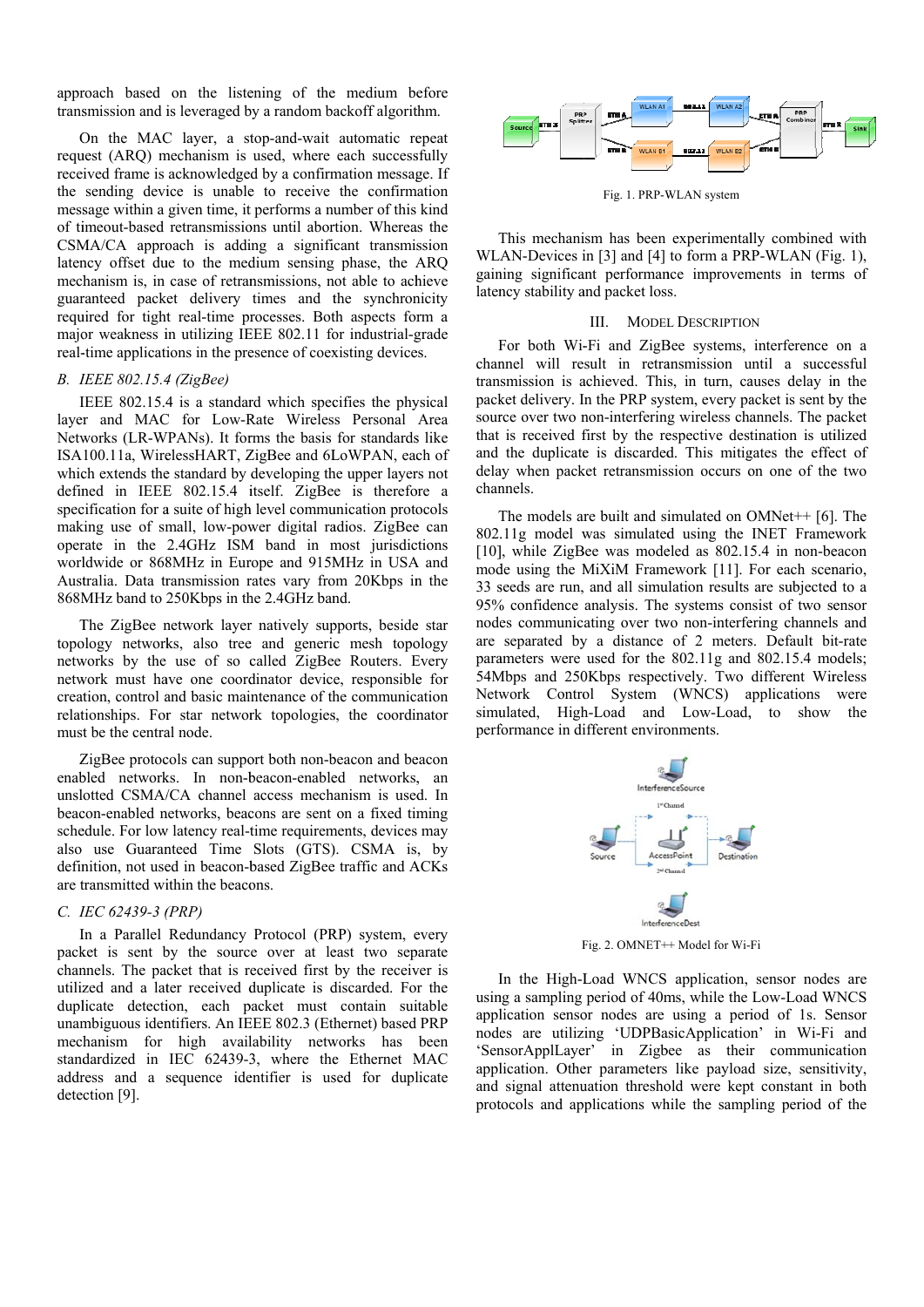interfering nodes was swept over. The values are as shown in Table I.

| <b>TABLE L</b> | <b>MODEL SPECIFICATIONS</b> |
|----------------|-----------------------------|
|                |                             |

| Parameter                              | Value             |                  |
|----------------------------------------|-------------------|------------------|
|                                        | High-Load<br>WNCS | Low-Load<br>WNCS |
| <b>Sampling Rate</b>                   | 40 <sub>ms</sub>  | 1s               |
| <b>Transmission Power</b>              | 0.5mW             |                  |
| <b>Distance Between Nodes</b>          | 2m                |                  |
| <b>Channel Sensitivity</b>             | -95dBm            |                  |
| <b>Signal Attenuation Threshold</b>    | $-100$ d $Bm$     |                  |
| <b>Payload Size</b>                    | 100Bytes          |                  |
| <b>System Transport Layer Protocol</b> | UDP               |                  |

#### *A. Interference Models*

The interference model consists of two laptops, as in [5], placed in the middle of the work cell as shown in Fig. 2. Utilizing the User Datagram Protocol (UDP), the two laptops exchange files with a constant size of 60,000Bytes via an access point operating and consequently interfering on the channel. Interference traffic specifications used are shown in Table II while sweeping on the interfering node's sampling period. The degree of interference is quantified through sweeping the UDP sampling rate to reach the maximum Interference Bit Rate achieving maximum tolerable value for the medium, thus the Interference Bit Rate is used as the main interference quantification metric.

The first case is where the two nodes are communicating on two non-interfering channels in the absence of interference. The goal of this scenario is to demonstrate and verify the functionality of the two models built. In the first application scenario, interference will be only affecting one channel. Finally, interference is applied to both communication channels with the same physical model maintained during the scenario. The effect of interference is expected to be more apparent on the PRP system.

| TABLE II. | <b>INTERFERENCE SYSTEM MODEL SPECIFICATIONS</b> |
|-----------|-------------------------------------------------|
|-----------|-------------------------------------------------|

| Parameter                              | Value          |
|----------------------------------------|----------------|
| <b>Transmission Power</b>              | 2.5mW          |
| <b>Distance Between Nodes</b>          | 2m             |
| <b>Channel Sensitivity</b>             | $-95dBm$       |
| <b>Signal Attenuation Threshold</b>    | $-100$ d $Bm$  |
| <b>Payload Size</b>                    | $60,000$ Bytes |
| <b>System Transport Layer Protocol</b> | UDP            |

# *B. System Performance Metrics*

**Latency:** the time a packet takes to move from the transmitter to the receiver. During each one of the 33 seeds, average latency was calculated and analyzed for each channel plus the PRP system.

**Jitter:** is the standard deviation of all latencies conducted during the whole simulation. Jitter was analyzed using the same way as latency, although standard deviation was used instead of average.

**Maximum Delayed Packet:** is the maximum delayed packet of each seed. This was evaluated in order to analyze packet drops. Maximum delayed packet was identified in each seed, and an average over the whole simulation was calculated.

# IV. RESULTS

## *A. Interference Free(High and Low-Load)*

The results show that all packets were transmitted successfully over the whole simulation time.



Fig. 3. Wi-Fi High-Load – single channel interference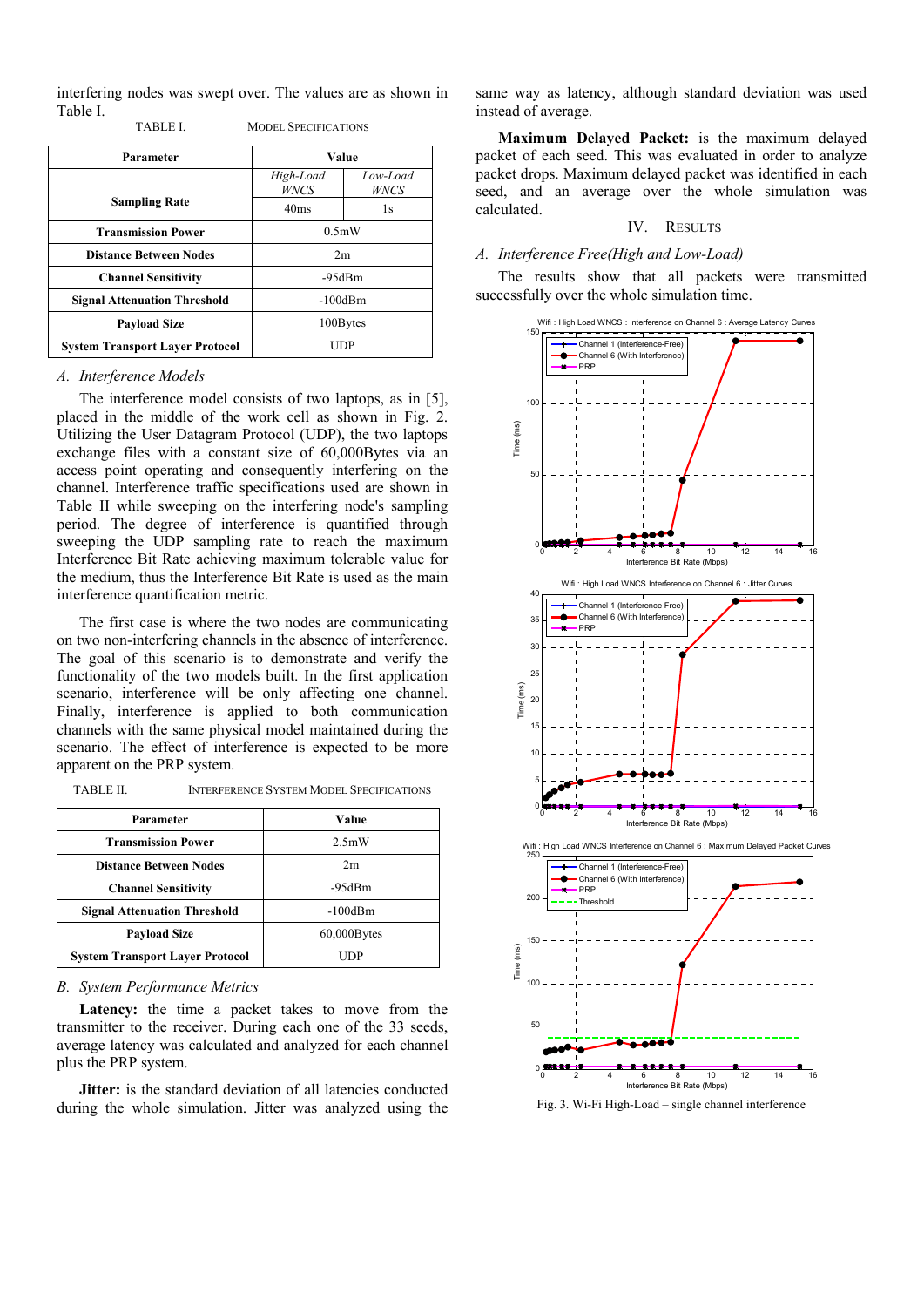Zero packets were dropped which is essential in all cases of this study. In addition, the latencies have not exceeded the limit of 36ms, which is 90% of the system's sampling period; a packet exceeding that limit is considered lost. The reason behind this was introducing a guard band to the system.

## *B. High-Load Networked Control System*

# *1) IEEE 802.11g (Wi-Fi)*

Applying interference only on one channel, the PRP system has led to a better performance regarding the average latency (Fig. 3).

The PRP system latency curve is a straight line identical to that of the interference-free channel, since the interference is only affecting one channel.

Beyond a bit rate of 7.6Mbps, the interfering nodes start to have a strong influence. The latency values of the channel under interference start to increase; this is due the fact that the contention level in the medium is increased. In addition to the average latency, the average jitter of the PRP system demonstrates improved performance and more immunity in comparison to the single channel system. The average jitter of the channel under interference is higher than that of the PRP system: this is because the PRP system receives the minimum delayed packet thus its latency values deviate at reduced ranges compared to that of the channel under interference.



Fig. 4. Wi-Fi High-Load – dual channel interference

With interference on both channels of the Wi-Fi system, the benefits of using PRP are still there, but with a lesser effect because both channels are subjected to interference. It also illustrates that after a certain bit rate, the effect of the interference is more apparent. Figure 4 portrays a latency improvement of 21%, while the improvement of PRP on interference on one channel is 82%. Therefore, there is a substantial decrease of 61%.

## *2) IEEE 802.15.4 (ZigBee)*

Figure 5 shows that the addition of PRP using ZigBee also leads to better results in latency, jitter, and maximum delayed packet when interference is applied on a single channel. The results are as expected due to the fact that the receiving node

accepts the packet with the earliest arrival time. The graphs also illustrate slightly better results between the PRP and the interference-free channel because of the reason previously mentioned.



Fig. 5. ZigBee High-Load – single channel interference

Next, interference is applied to both ZigBee communication channels with the same physical model maintained during the scenario. The effect of interference is expected to be more apparent. On the other hand, PRP is not expected to improve the system's performance as much as in the previous scenarios. As discussed earlier the advantage of a PRP model is that if there is interference on one channel,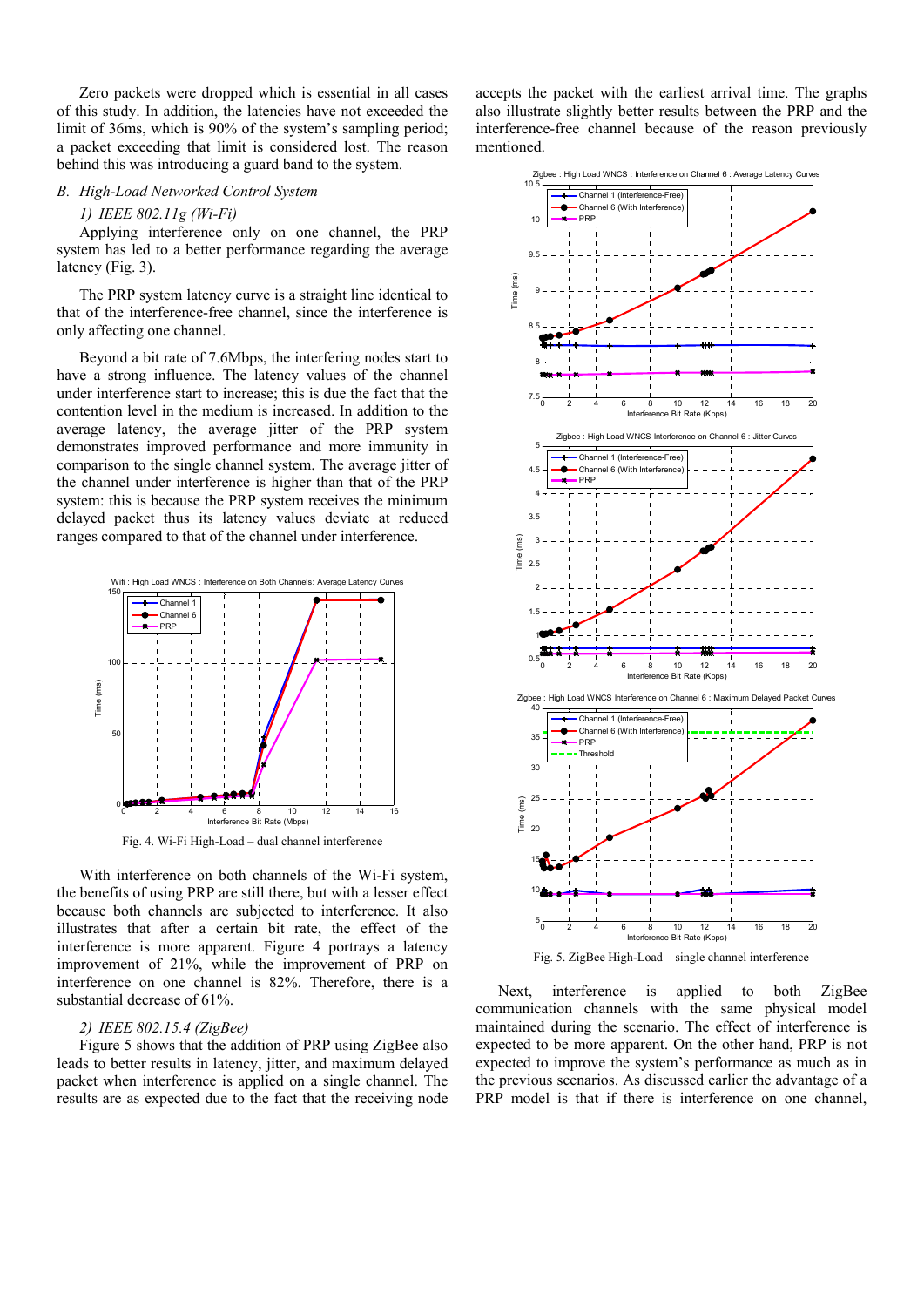which would have a negative impact on the latency, the system could still rely on the other channel. However, in the scenario where there is interference on both channels (Fig. 6), the latency ought to increase when compared with a PRP system with interference on only one channel.



Fig. 6. ZigBee High-Load – dual channel interference

#### *C. Low-Load Networked Control System*

## *1) IEEE 802.11g (Wi-Fi)*

Similar to the previous application the PRP system illustrated significant performance improvement compared to the single channel system in the three key indicators average latency, jitter, and packet loss.



Figure 7 shows that the new improvement, in comparison to the High-Load application, is the ability of the single channel system to tolerate interference up to 8.3Mbps. This is an obvious consequence of increasing the sampling period of the control application to 1s instead of 40ms.

With interference on both channels in the Low-Load application, Wi-Fi maintains its high performance and reliability due to the fact that Wi-Fi provides a high transmission data rate exceeding the demands of the Low-Load application. The system now is even more tolerant to interference compared to the previous application, which is logical because of the same reasons mentioned previously.

## *2) IEEE 802.15.4 (ZigBee)*

As expected with interference on only one channel, PRP has continued to improve the system's performance in latency and jitter. Figure 8 illustrates that the PRP system's performance is close to that of the interference-free channel as observed in previous scenarios. The major difference was the system's immunity against interference. With the system sending less frequently, less congestion on the channel occurs.



Fig. 8. ZigBee Low-Load – single interference

The system remains immune against increases in jitter. The deviation of the PRP system is still low due to the fact that the node accepts the earliest arriving packet. Concerning packet losses, the system still maintains the fact that no packet exceeds the system's sampling period. Additionally, the threshold at which dropped packets are observed has increased. The threshold has increased to 20Kbps; this means that the system is more immune against interference. This was expected because of less congestion on the channel.

With interference applied on both channels, results have shown that the increase in latency is not as large because there is less congestion. Moreover, the interference threshold is still greater because of the increase in the sampling period. With Zigbee's low transmission data rate, the Low-Load application allows the system to perform better in the presence of interference. Similar to all previous cases, PRP sustains the benefits that it adds to the system. The results show enhancement in performance due to PRP, with the PRP producing better results than the other two channels considered individually in all three metrics.

# V. PROTOCOL COMPARISON

In order to evaluate the two protocols and to quantify the improvement to their performances due to the addition of PRP, percentage improvement in latency was calculated and compared to those of the interference-free system. With zero packet drops guaranteed, latency could be considered as the most important metric to compare the performances of both systems. As shown in Fig 9, Wi-Fi had a significant